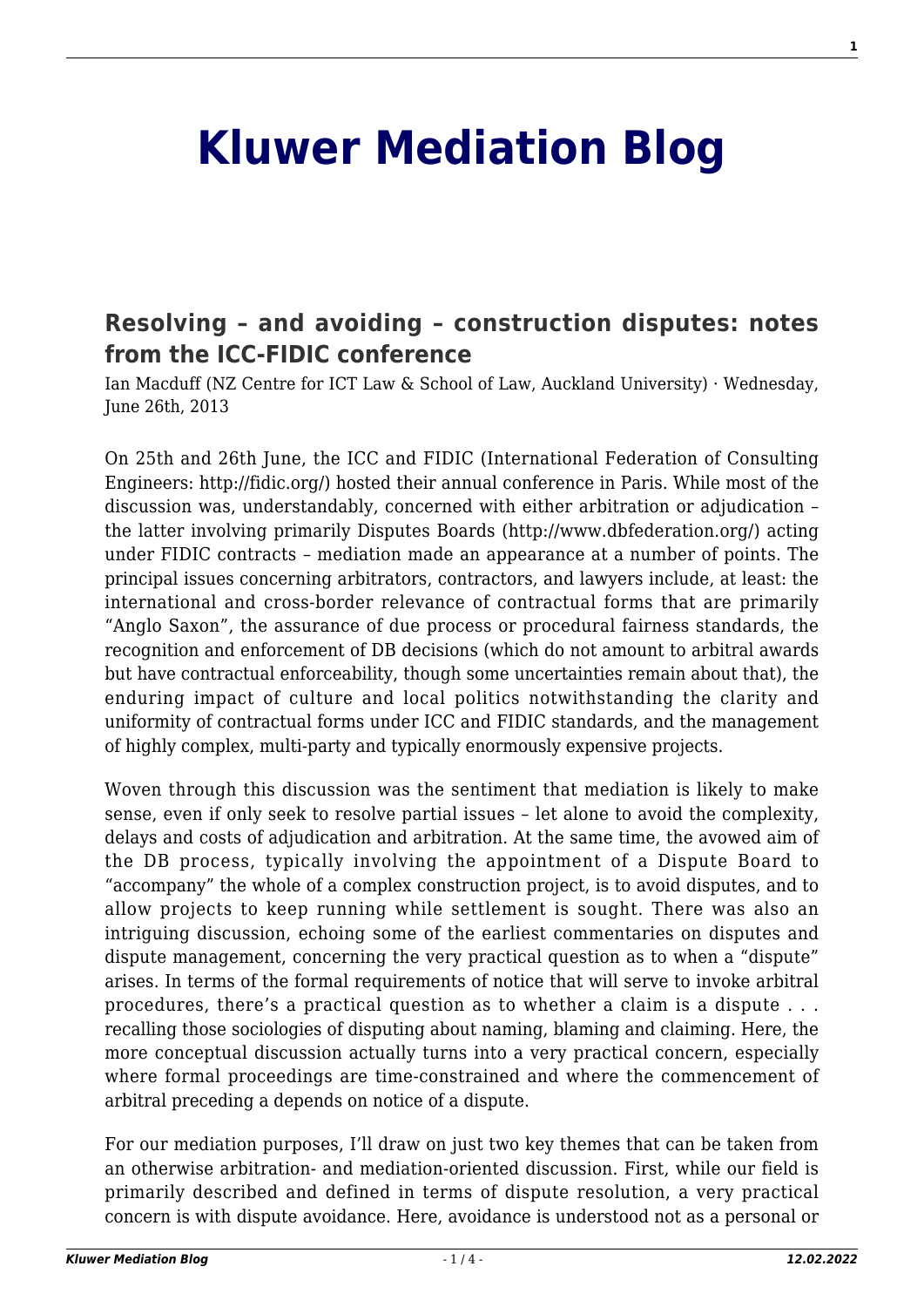cultural preference for denying that conflict exists; rather, it is understood as a preference for detecting emerging, bubbling disputes and having procedures and personnel on hand to help mitigate the risks. There's clear practical reason for this in the construction industry: disputes delay work, and delays have a domino effect in costs and dispute escalation. The DB process, involving industry specialists closely linked to projects, allows expressly for preventive intervention; but mediators typically get called in once the dispute has, in Zartman's terms, ripened. There are exceptions to this, and one that I'm aware is under the current employment mediation provisions in New Zealand that allow for early assistance: employers may, for example, call on the Department of Labour mediators to assist in managing emerging disputes (http://www.dol.govt.nz/er/solvingproblems/resolving/mediation.asp). Given the capacity building role that mediation has, at least as a subtext to its conventional resolution role, it's worth exploring ways in which we mediators might respond to what is, sotto voce, a call for help in the prevention of dispute escalation.

Second, conversations about mediation tend often to reinforce Lon Fuller's early perception that mediation is all process and no substance. The definition, legitimacy and distinction of mediation seem to lie in attributes of process – the impartiality of intervention, the primacy of participation and dialogue, and the ethos of choice and volition (though this tends to be challenged in those jurisdictions where the judiciary seek to "incentivise" the parties to go to mediation, typically through the prospect of costs penalties). However, as the discussion of "amicable" dispute resolution develops, and especially as the "alternative" processes become more mainstream and moved closer to the legal processes, it seems clear that we cannot avoid dealing with those questions that have been more conventionally jurisprudential and law-related. For the moment, I'll suggest just three questions or issues, perhaps to pick up in later blog entries:

1. First, enforceability: typically, mediated settlements do not have the standing of arbitral awards and enforcements has depended on pursuing conventional breach of contract actions, suing on the a mediated agreement. We do see changes in this, especially in the requirements of the EU Directive on Mediation (http://eur-lex.europa.eu/LexUriServ/LexUriServ.do?uri=OJ:L:2008:136:0003:0008:En: PDF) and the requirement that empowering legislation in member states should provide for the enforceability of mediated agreements. If, however, this becomes part of a pattern of change in mediation, we're likely also to see changes reflecting a more "official" status of mediation and mediators.

2. Second, a persistent theme of the conference discussion on arbitration and DB processes concerned due process or procedural fairness. Lack of such procedural fairness might undermine arbitral proceedings; but the privacy and inviolability of mediation have – so far – kept these issues at bay for mediators. Mediation may not invoke the usual norms of procedural justice or the rule of law, and we may rely in practice on the conventions and practice of mediation to provide those protections on an informal basis. We cannot, however, count on this honeymoon continuing.

3. Third, substantive justice in mediation has been typically been seen to derive from the other normative characteristics of mediation – that is, the autonomy and choices of the disputants. There has, however, been a persistent parallel discussion about

**2**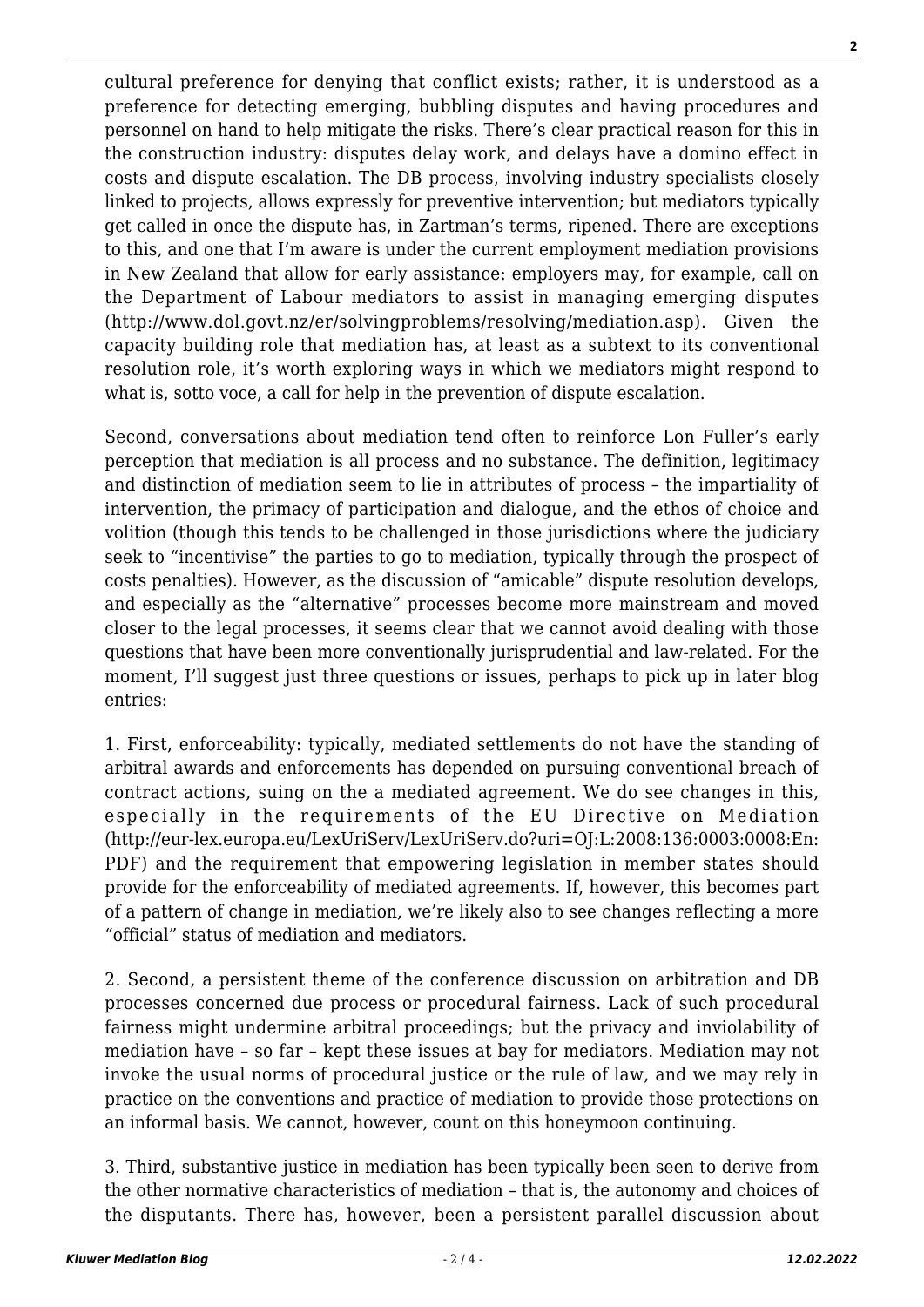mediation and substantive justice, in the work that most readers of this blog will be familiar with – not least in the critiques of Owen Fiss, David Luban, and Hazel Genn. I suggest only here – for further conversation – that it may no longer suffice to say that "justice" is what the parties say it is, all the more so where there is a public interest in the outcome (e.g. environmental mediation).

So, an irony in the conversation in these last couple of days is that, on the one hand, procedural complexity and associated costs make mediation look like a far more appealing option in a wider range of cases but, on the other hand, it seem likely that this "mainstreaming" of mediation will see mediation take on more of the attributes of formal processes.

*To make sure you do not miss out on regular updates from the Kluwer Mediation Blog, please subscribe [here.](http://mediationblog.kluwerarbitration.com/newsletter/)*

**Kluwer Arbitration Practice Plus** now offers an enhanced Arbitrator Tool with 4,100+ data-driven Arbitrator Profiles and a new Relationship Indicator exploring relationships of 12,500+ arbitration practitioners and experts.

## [Learn how](https://www.wolterskluwer.com/en/solutions/kluwerarbitration/practiceplus?utm_source=mediationblog&utm_medium=articleCTA&utm_campaign=article-banner) **[Kluwer Arbitration Practice Plus](https://www.wolterskluwer.com/en/solutions/kluwerarbitration/practiceplus?utm_source=mediationblog&utm_medium=articleCTA&utm_campaign=article-banner)** [can support you.](https://www.wolterskluwer.com/en/solutions/kluwerarbitration/practiceplus?utm_source=mediationblog&utm_medium=articleCTA&utm_campaign=article-banner)



This entry was posted on Wednesday, June 26th, 2013 at 3:03 pm and is filed under [Arbitration](http://mediationblog.kluwerarbitration.com/category/arbitration/), [Business,](http://mediationblog.kluwerarbitration.com/category/business/) [Developing the Field](http://mediationblog.kluwerarbitration.com/category/developing-the-field/), [Dispute Resolution,](http://mediationblog.kluwerarbitration.com/category/dispute-resolution/) [Due Process,](http://mediationblog.kluwerarbitration.com/category/due-process/) [Enforcement](http://mediationblog.kluwerarbitration.com/category/enforcement/)